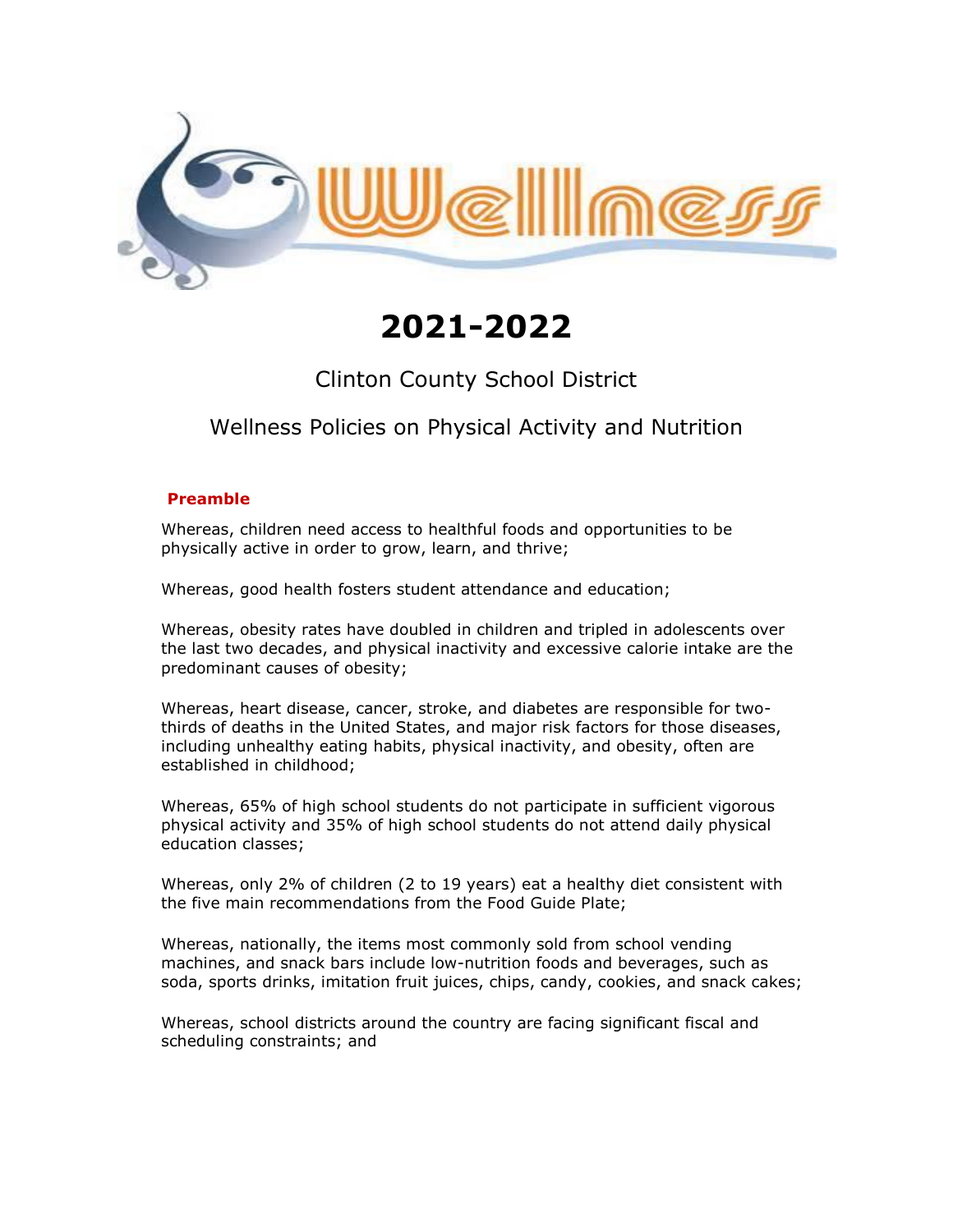Whereas, community participation is essential to the development and implementation of successful school wellness policies;

Thus, the Clinton County School District is committed to providing school environments that promote and protect children's health, well-being, and ability to learn by supporting healthy eating and physical activity.

The Wellness Policy shall be administered under the guidance of the District Wellness Committee.

Therefore, it is the policy of the Clinton County School District that:

 The school district will engage students, parents, teachers, food service professionals, health professionals, and other interested community members in developing, implementing, monitoring, and reviewing district-wide nutrition and physical activity policies.

 All students in grades K-12 will have opportunities, support, and encouragement to be physically active on a regular basis.

 Foods and beverages sold or served at school will meet the nutrition recommendations of the *U.S. Dietary Guidelines for Americans* and Section 204 of the Healthy, Hunger-Free Kids Act of 2010 (Public Law 111-296).

 Qualified child nutrition professionals will provide students with access to a variety of affordable, nutritious, and appealing foods that meet the health and nutrition needs of students; will accommodate the religious, ethnic, and cultural diversity of the student body in meal planning; and will provide clean, safe, and pleasant settings and adequate time for students to eat.

 To the maximum extent practicable, all schools in our district will participate in available federal school meal programs (including the School Breakfast Program, National School Lunch Program [including after-school snacks and supper program for at-risk students in the form of a grab and go], Summer Food Service Program, and Fruit and Vegetable Snack Program).

 Schools will provide nutrition education and physical education to foster lifelong habits of healthy eating and physical activity, and will establish linkages between health education and school meal programs, and with related community services.

 Wellness Policy Committee will meet semi-annually in September and February.

The public will be notified via local media, and the school district webpage.

# **TO ACHIEVE THESE POLICY GOALS:**

# **I. School Health Councils**

The school district and/or individual schools within the district will create, strengthen, or work within existing school health councils to develop, implement, monitor, review, and, as necessary, revise school nutrition and physical activity policies. The councils also will serve as resources to school sites for implementing those policies. (A school health council consists of a group of individuals representing the school and community, and should include parents, students, and representatives of the school food authority, members of the school board, school administrators, teachers, health professionals, and members of the public.)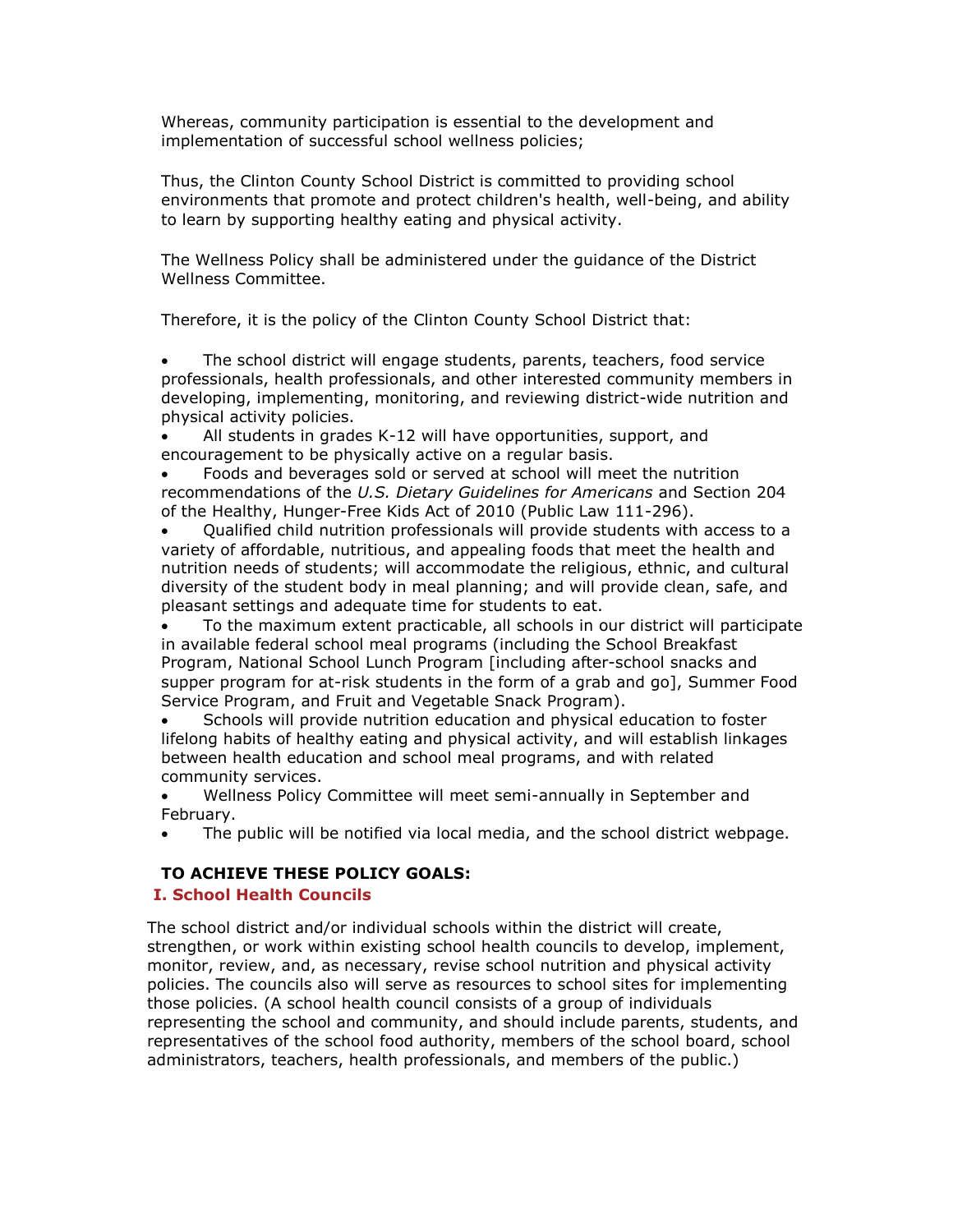### **II. Nutritional Quality of Foods and Beverages Sold and Served on Campus**

#### **School Meals**

Meals served through the National School Lunch and Breakfast Programs will:

- be appealing and attractive to children;
- be served in clean and pleasant settings;
- meet, at a minimum, nutrition requirements established by local, state, and federal statutes and regulations;
- $\bullet$  offer a variety of fruits and vegetables;<sup>2</sup>
- **serve only low-fat (1%) and fat-free milk**<sup>3</sup> and nutritionally-equivalent nondairy alternatives (to be defined by USDA); and
- ensure that half of the served grains are 100% whole grain.<sup>3, 4</sup>

Schools should engage students and parents, through taste-tests of new entrees and surveys, in selecting foods sold through the school meal programs in order to identify new, healthful, and appealing food choices. In addition, schools should share information about the nutritional content of meals with parents and students. Such information could be made available on menus, a website, on cafeteria menu boards, or other point-of-purchase materials.

**Breakfast.** To ensure that all children have breakfast, either at home or at school, in order to meet their nutritional needs and enhance their ability to learn:

- Schools will, to the extent possible, operate the School Breakfast Program, including second chance breakfast for high school students.
- Schools will, to the extent possible, arrange bus schedules and utilize methods to serve school breakfasts that encourage participation, including serving breakfast in the classroom, "grab-and-go" breakfast, or breakfast during morning break or recess.
- Schools that serve breakfast to students will notify parents and students of the availability of the School Breakfast Program.
- Schools will encourage parents to provide a healthy breakfast for their children through newsletter articles, take-home materials, or other means.

**Community Eligible Provision Meals.** Schools have eliminated any social stigma attached to, and have prevented the overt identification of, students who are eligible for free and reduced-price school meals<sup>5</sup>. All students in the Clinton County School District are eligible for free breakfast and free lunch at all schools as of August 2014.

**Summer Food Service Program.** Schools in which more than 50% of students are eligible will sponsor the Summer Food Service Program as long as it is permitted by state and federal regulations.

#### **Meal Times and Scheduling.** Schools:

 will provide students with at least 10 minutes to eat after sitting down for breakfast and 20 minutes after sitting down for lunch;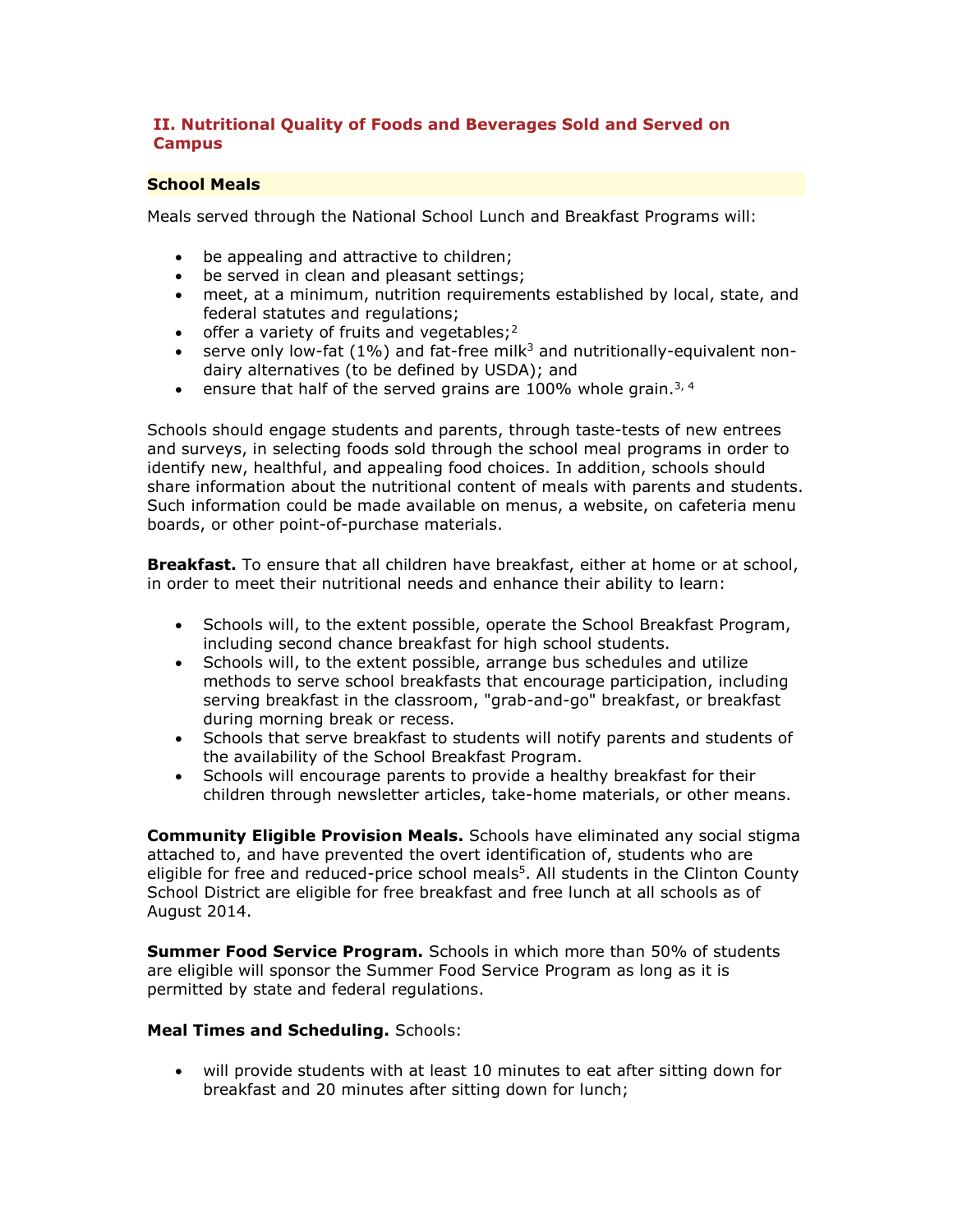- should schedule meal periods at appropriate times, *e*.*g*., lunch should be scheduled between 10:15 a.m. and 1:00 p.m.;
- should not schedule tutoring, club, or organizational meetings or activities during mealtimes, unless students may eat during such activities;
- will schedule lunch periods before recess periods (in elementary schools);
- will provide students access to hand washing or hand sanitizing before they eat meals or snacks; and
- should take reasonable steps to accommodate the tooth-brushing regimens of students with special oral health needs (*e*.*g*., orthodontia or high tooth decay risk).

**Qualifications of School Food Service Staff.** Qualified nutrition professionals will administer the school meal programs. As part of the school district's responsibility to operate a food service program, we will provide six (6) or more hours of continuing professional development for all nutrition professionals in schools. Staff development programs should include appropriate certification and/or training programs for child nutrition directors, school nutrition managers, and cafeteria workers, according to their levels of responsibility.<sup>6</sup>

**Sharing of Foods and Beverages.** Schools should discourage students from sharing their foods or beverages acquired at locations other than the school cafeteria with one another during meal or snack times, given concerns about allergies and other restrictions on some children's diets. A sharing table of school cafeteria foods will be available at each school.

#### **Foods and Beverages Sold Individually (***i***.***e***., foods sold outside of reimbursable school meals, such as through vending machines, cafeteria a la carte [snack] lines, and fundraisers, etc.)**

**Elementary Schools.** The school food service program will approve and provide food and beverage sales to students in elementary schools. Given young children's limited nutrition skills, food in elementary schools should be sold as balanced meals. If available, foods and beverages sold individually should be limited to nonfat milk, fruits, and non-fried vegetables. All a la carte items must be approved through the Smart Snack Calculator.

**Middle/Junior High and High Schools.** In middle/junior high and high schools, foods and beverages sold individually outside the reimbursable school meal programs (including those sold through a la carte [snack] lines and vending machines) during the school day, or through programs for students after the school day, will meet the following nutrition and portion size standards:

*\*Fundraising activities shall be sold after school, not during school hours.*

#### **Beverages**

 $\circ$  Allowed: water or seltzer water<sup>7</sup> without added caloric sweeteners; fruit and vegetable juices and fruit-based drinks that contain at least 50% fruit juice and that do not contain additional caloric sweeteners; unflavored low-fat or fat-free fluid milk, flavored non-fat fluid milk, and nutritionally-equivalent nondairy beverages (to be defined by USDA);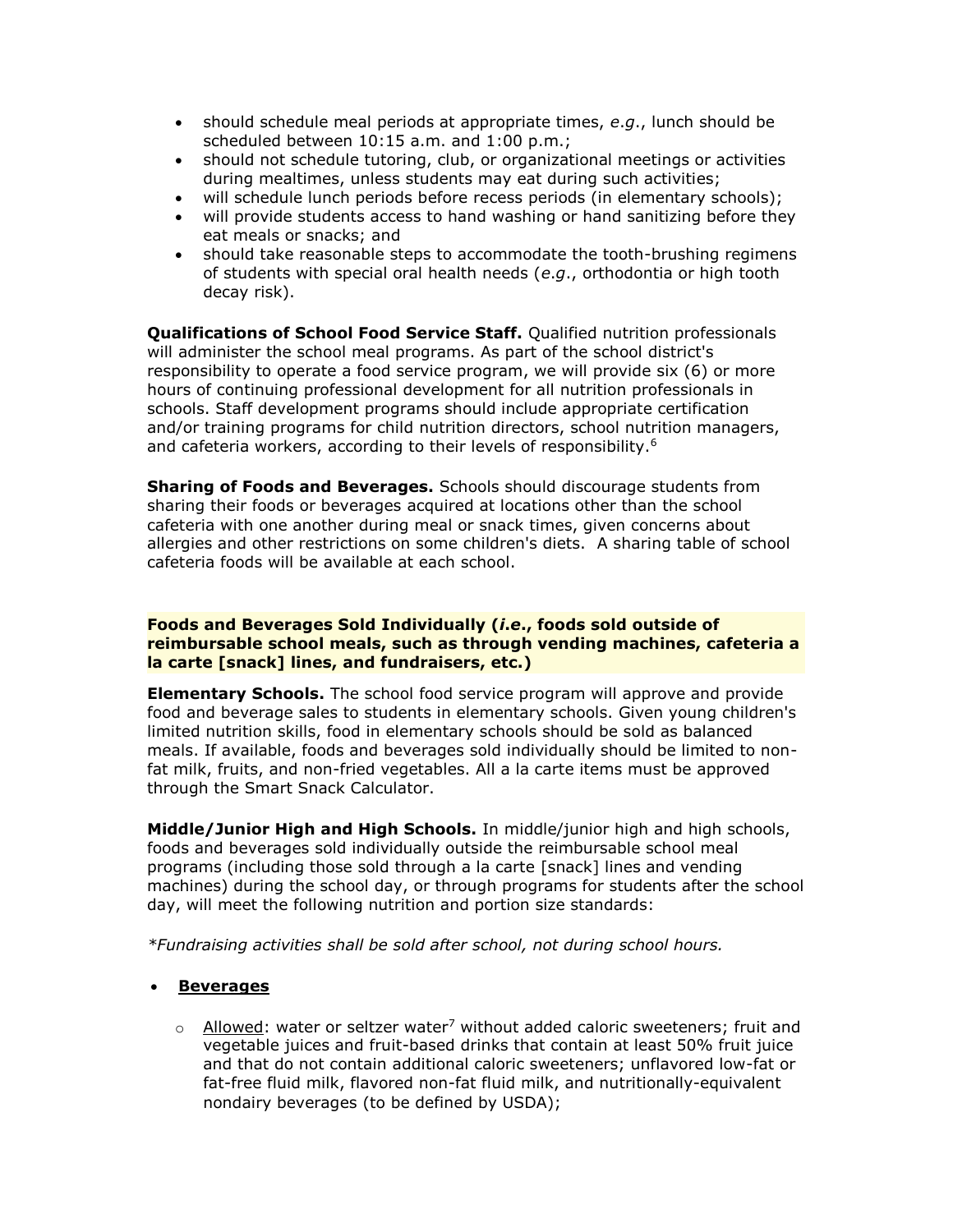o Not allowed: soft drinks containing caloric sweeteners; sports drinks; iced teas; fruit-based drinks that contain less than 50% real fruit juice or that contain additional caloric sweeteners; beverages containing caffeine, excluding low-fat or fat-free chocolate milk (which contain trivial amounts of caffeine).

# **Foods:**

A food item sold individually

- $\circ$  will have no more than 35% of its calories from fat (excluding nuts, seeds, peanut butter, and other nut butters) and 10% of its calories from saturated and trans fat combined;
- $\circ$  will have no more than 35% of its weight from added sugars;<sup>8</sup>
- $\circ$  will contain no more than 230 mg of sodium per serving for chips, cereals, crackers, French fries, baked goods, and other snack items; will contain no more than 480 mg of sodium per serving for pastas, meats, and soups; and will contain no more than 600 mg of sodium for pizza, sandwiches, and main dishes.

A choice of at least two fruits and/or non-fried vegetables will be offered for sale at any location on the school site where foods are sold. Such items could include, but are not limited to, fresh fruits and vegetables; 100% fruit or vegetable juice; fruitbased drinks that are at least 50% fruit juice and that do not contain additional caloric sweeteners; cooked, dried, or canned fruits (canned in fruit juice or light syrup); and cooked, dried, or canned vegetables (that meet the above fat and sodium guidelines).<sup>9</sup> All a la carte items must be approved through the Smart Snack Calculator.

o

# **Portion Sizes**

Limit portion sizes of foods and beverages sold individually to those listed below:

- $\circ$  One and one-quarter ounces for chips, crackers, popcorn, cereal, trail mix, nuts, seeds, dried fruit, or jerky;
- o One ounce for cookies;
- o Two ounces for cereal bars, granola bars, pastries, muffins, doughnuts, bagels, and other bakery items;
- $\circ$  Four fluid ounces for frozen desserts, including, but not limited to, low-fat or fat-free ice cream;
- o Eight ounces for non-frozen yogurt;
- o Twelve fluid ounces for beverages, excluding water; and
- The portion size of a la carte entrees and side dishes, including potatoes, will not be greater than the size of comparable portions offered as part of school meals. Fruits and non-fried vegetables are exempt from portion-size limits.

**Fundraising Activities.** To support children's health and school nutritioneducation efforts, school fundraising activities will be discouraged from involving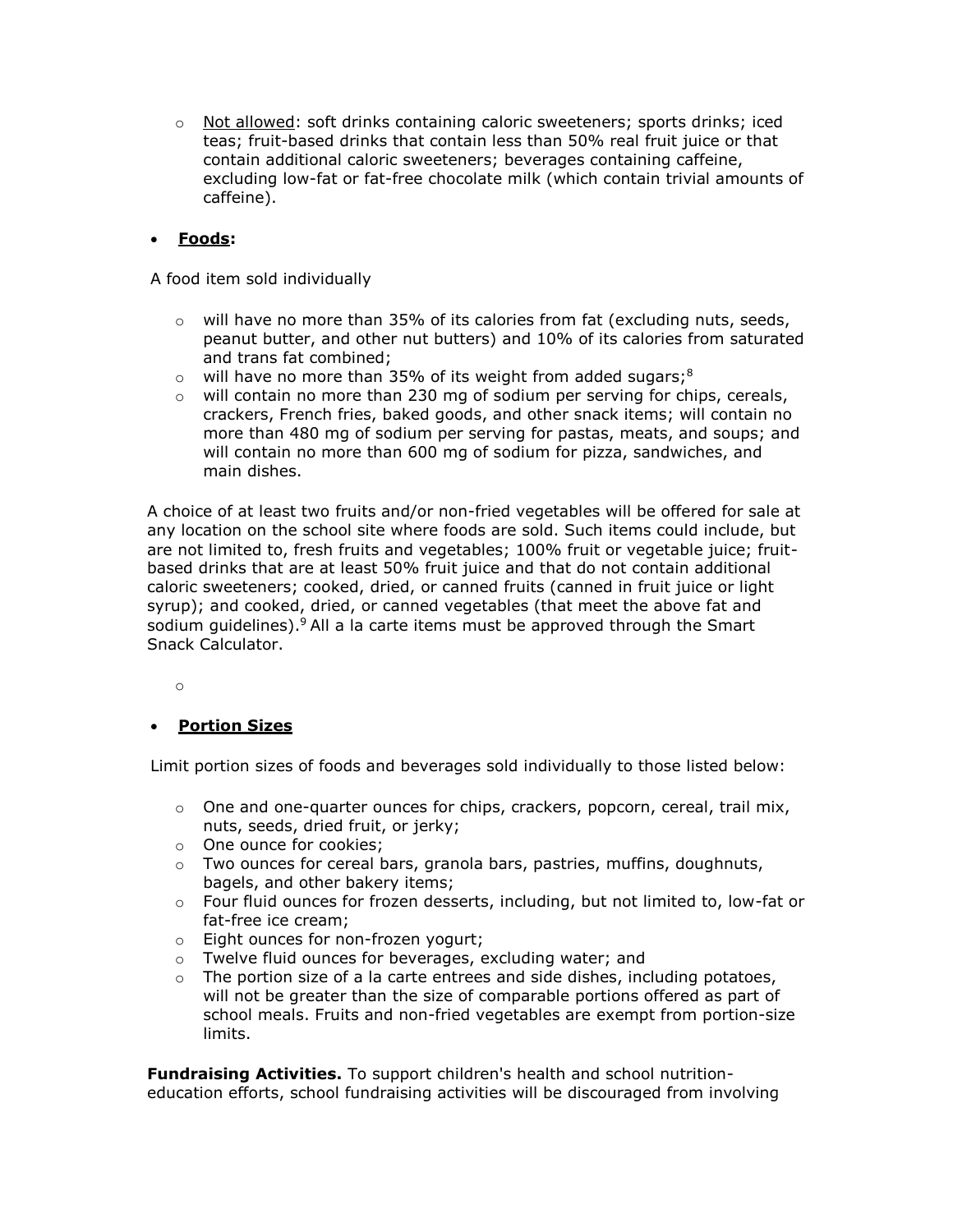food or will use only foods that meet the above nutrition and portion size standards for foods and beverages sold individually. Schools will encourage fundraising activities that promote physical activity. The school district Wellness Committee will make available a list of ideas for acceptable fundraising activities.

**Snacks.** Snacks served during the school day or in after-school care or enrichment programs will make a positive contribution to children's diets and health, with an emphasis on serving fruits and vegetables as the primary snacks and water as the primary beverage. Schools will assess if and when to offer snacks based on timing of school meals, children's nutritional needs, children's ages, and other considerations. The district will disseminate a list of healthful snack items to teachers, after-school program personnel, and parents.

 If eligible, schools that provide snacks through after-school programs will pursue receiving reimbursements through the National School Lunch Program.

**Rewards.** Schools will not use foods or beverages, especially those that do not meet the nutrition standards for foods and beverages sold individually (above), as rewards for academic performance or good behavior, $10$  and will not withhold food or beverages (including food served through school meals) as a punishment. Suggestions: One party combined for each month.

**Celebrations.** Schools should limit celebrations that involve food during the school day to no more than one party per class per month. Each party should include no more than one food or beverage that does not meet nutrition standards for foods and beverages sold individually (above). The district will disseminate a list of healthy party ideas to parents and teachers.

#### **School-sponsored Events (such as, but not limited to, athletic events, dances, or performances).**

Foods and beverages offered or sold at school-sponsored events outside the school day should meet the nutrition standards for meals or for foods and beverages sold individually (above).

# **III. Nutrition and Physical Activity Promotion and Food Marketing**

**Nutrition Education and Promotion.** Clinton County School District aims to teach, encourage, and support healthy eating by students. Schools should provide nutrition education and engage in nutrition promotion that:

- is offered at each grade level as part of a sequential, comprehensive, standards-based program designed to provide students with the knowledge and skills necessary to promote and protect their health;
- is part of not only health education classes, but also classroom instruction in subjects such as math, science, language arts, social sciences, and elective subjects;
- includes enjoyable, developmentally-appropriate, culturally-relevant, participatory activities, such as contests, promotions, taste testing, farm visits, and school gardens;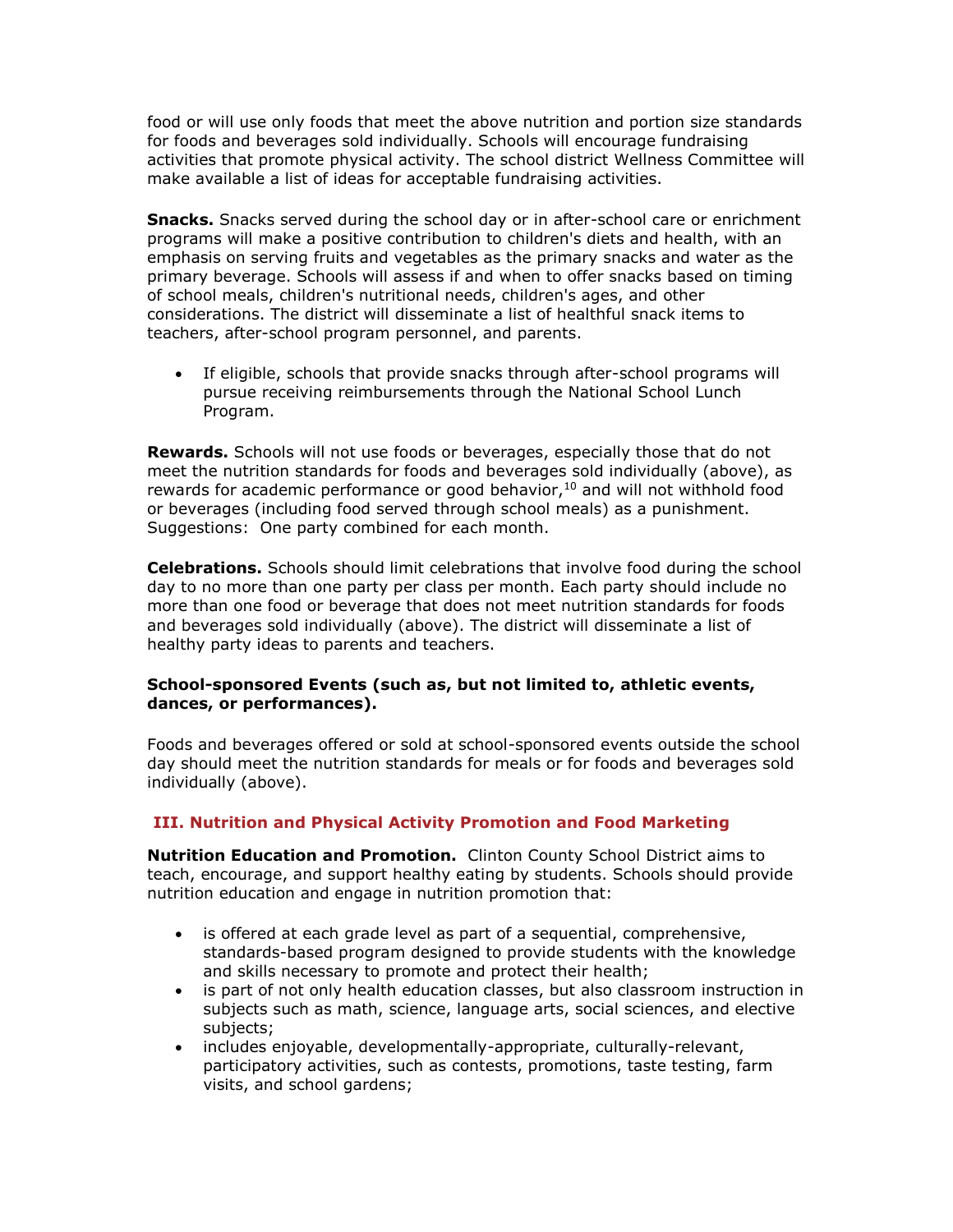- promotes fruits, vegetables, whole grain products, low-fat and fat-free dairy products, healthy food preparation methods, and health-enhancing nutrition practices;
- emphasizes caloric balance between food intake and energy expenditure (physical activity/exercise);
- links with school meal programs, other school foods, and nutrition-related community services;
- teaches media literacy with an emphasis on food marketing; and
- includes training for teachers and other staff.

**Movement Activity in the Classroom Setting.** For students to receive the nationally-recommended amount of daily physical activity (*i*.*e*., at least 60 minutes per day) and for students to fully embrace regular physical activity as a personal behavior, students need opportunities for physical activity beyond physical education class. Toward that end:

- classroom health education will complement physical education by reinforcing the knowledge and self-management skills needed to maintain a physically-active lifestyle and to reduce time spent on sedentary activities, such as watching television;
- opportunities for physical activity will be incorporated into other subject lessons; and
- classroom teachers will provide short physical activity breaks between lessons or classes, as appropriate.

**Communications with Parents.** Clinton County Schools will support parents' efforts to provide a healthy diet and daily physical activity for their children. Clinton County Schools will offer healthy eating seminars for parents, send home nutrition information, post nutrition tips on school websites, and provide nutrient analyses of school menus. Schools should encourage parents to pack healthy lunches and snacks and to refrain from including beverages and foods that do not meet the above nutrition standards for individual foods and beverages. Clinton County Schools will provide parents a list of foods that meet the district's snack standards and ideas for healthy celebrations/parties, rewards, and fundraising activities. In addition, Clinton County Schools will provide opportunities for parents to share their healthy food practices with others in the school community.

Clinton County Schools will provide information about physical education and other school-based physical activity opportunities before, during, and after the school day; and support parents' efforts to provide their children with opportunities to be physically active outside of school. Such supports will include sharing information about physical activity and physical education through a website, newsletter, or other take-home materials, special events, or physical education homework.

**Food Marketing in Schools.** School-based marketing will be consistent with nutrition education and health promotion. As such, schools will limit food and beverage marketing to the promotion of foods and beverages that meet the nutrition standards for meals or for foods and beverages sold individually (above).<sup>11</sup> School-based marketing of brands promoting predominantly lownutrition foods and beverages<sup>12</sup> is prohibited. The promotion of healthy foods,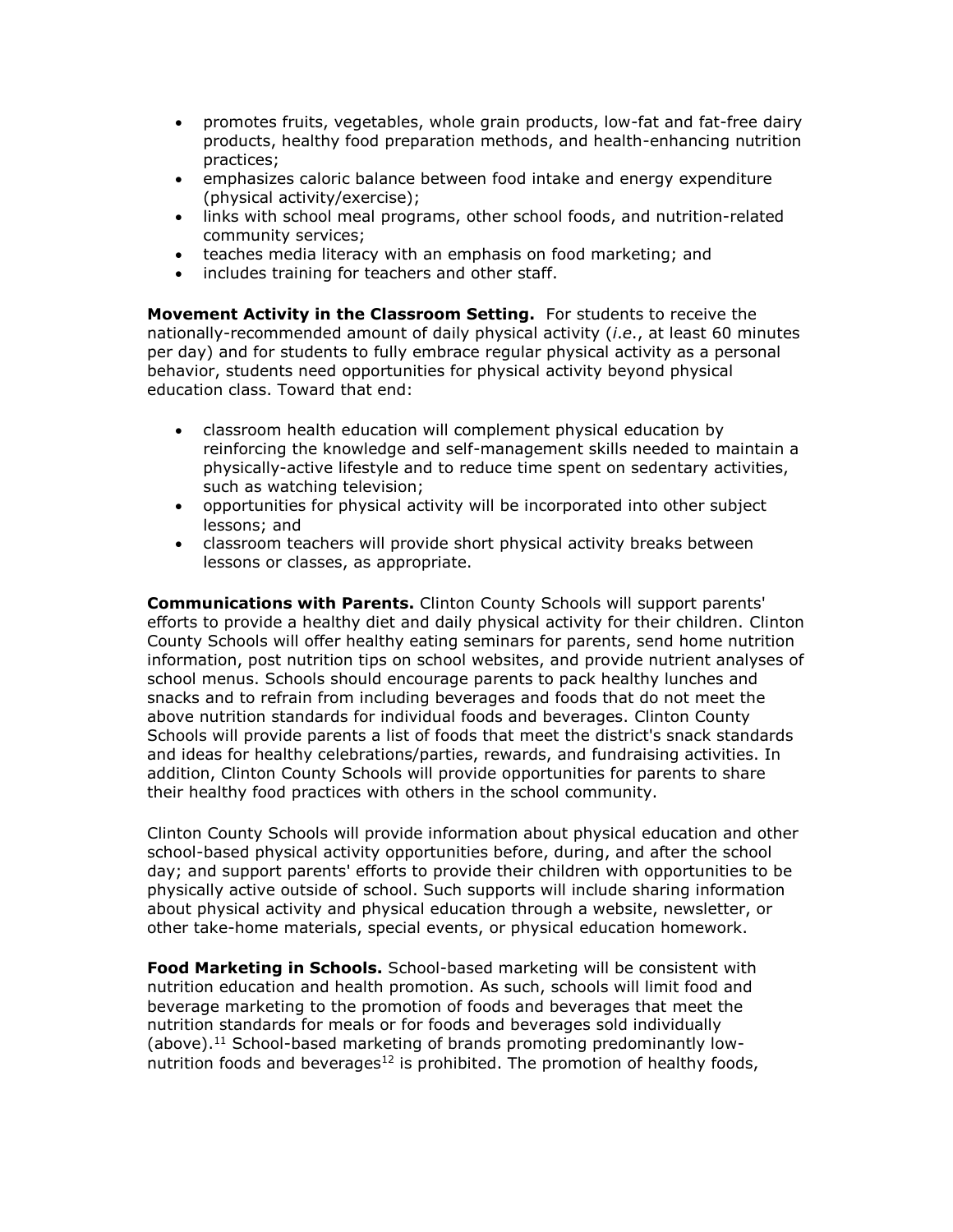including fruits, vegetables, whole grains, and low-fat dairy products is encouraged.

Examples of marketing techniques include the following: logos and brand names on/in vending machines, in-school television, such as Channel 16; free samples; and food sales through fundraising activities. Marketing activities that promote healthful behaviors (and are therefore allowable) include: vending machine; pricing structures that promote healthy options in a la carte lines or vending machines; and sales of fruit for fundraisers.

**Staff Wellness.** Clinton County School District highly values the health and wellbeing of every staff member and will plan to implement activities and policies that support personal efforts by staff to maintain a healthy lifestyle. Each Clinton County school should establish and maintain a staff wellness committee composed of at least one staff member, school health council member, local hospital representative, other health professional, and recreation program representative. (The staff wellness committee could be a subcommittee of the school health council.) The committee should develop, promote, and oversee a multifaceted plan to promote staff health and wellness. The plan should be based on input solicited from school staff and should outline ways to encourage healthy eating, physical activity, and other elements of a healthy lifestyle among school staff. The staff wellness committee should distribute its plan to the school health council annually.

#### **IV. Physical Activity Opportunities and Physical Education**

**Daily Physical Education (P.E.) K-12.** If practicable, all students in grades K-12, including students with disabilities, special health-care needs, and in alternative educational settings, will receive daily physical education (or its equivalent of 150 minutes/week for elementary school students and 50 minutes/week for middle and high school students) for the entire school year. All physical education will be taught by a certified physical education teacher. Student involvement in other activities involving physical activity (*e*.*g*., interscholastic or intramural sports) will not be substituted for meeting the physical education requirement. Students will spend at least 50 percent of physical education class time participating in moderate to vigorous physical activity.

**Daily Recess.** All elementary school students will have at least 15 minutes a day of supervised recess, preferably outdoors (refer to temperature chart provided with policy), during which schools should encourage moderate to vigorous physical activity verbally and through the provision of space and equipment. Time should allow for social interaction during recess.

Schools should discourage extended periods (*i*.*e*., periods of two or more hours) of inactivity. When activities, such as mandatory school-wide testing, make it necessary for students to remain indoors for long periods of time, schools should give students periodic breaks during which they are encouraged to stand and be moderately active.

**Physical Activity Opportunities Before and After School.** All elementary, middle, and high schools will offer extracurricular physical activity programs, such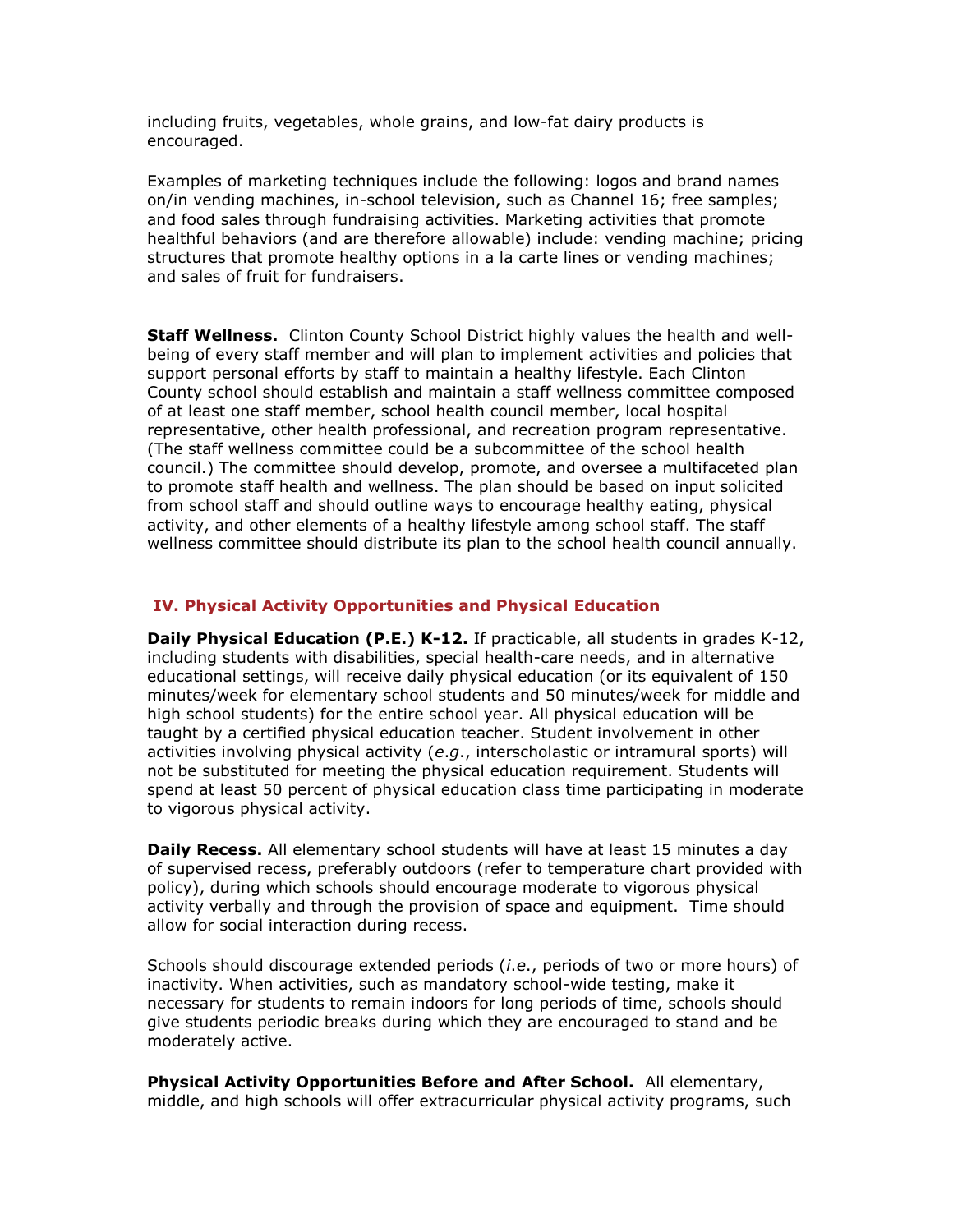as physical activity clubs or intramural programs. All high schools, and middle schools as appropriate, will offer interscholastic sports programs. Schools will offer a range of activities that meet the needs, interests, and abilities of all students, including boys, girls, students with disabilities, and students with special healthcare needs.

**Physical Activity and Punishment.** Classroom teachers will not use physical activity (*e*.*g*., running laps, pushups) or withhold opportunities for physical activity (*e*.*g*., recess, physical education) as punishment.

**Safe Routes to School.** The school district will assess and, if necessary and to the extent possible, make needed improvements to make it safer and easier for students to walk and bike to school. When appropriate, the district will work together with local public works, public safety, Healthy Hometown, and/or police departments in those efforts. The school district will explore the availability of federal "safe routes to school" funds, administered by the state department of transportation, to finance such improvements.

#### **V. Monitoring and Policy Review**

**Monitoring.** The superintendent or designee will ensure compliance with established district-wide nutrition and physical activity wellness policies. In each school, the principal or designee will ensure compliance with those policies in his/her school and will report on the school's compliance to the school district superintendent or designee.

School food service staff, at the school or district level, will ensure compliance with nutrition policies within school food service areas and will report on this matter to the superintendent (or if done at the school level, to the school principal). In addition, the school district will report on the most recent USDA School Meals Initiative (SMI) review findings and any resulting changes. If the district has not received a SMI review from the state agency within the past five years, the district will request from the state agency that a SMI review be scheduled as soon as possible.

The superintendent or designee will develop a summary report every three years on district-wide compliance with the district's established nutrition and physical activity wellness policies, based on input from schools within the district. That report will be provided to the school board and also distributed to all school health councils, parent/teacher organizations, school principals, and school health services personnel in the district.

**Policy Review.** To help with the initial development of the district's wellness policies, each school in the district will conduct a baseline assessment of the school's existing nutrition and physical activity environments and policies.<sup>13</sup> The results of those school-by-school assessments will be compiled at the district level to identify and prioritize needs.

Assessments will be repeated annually to help review policy compliance, assess progress, and determine areas in need of improvement. As part of that review, the school district will review our nutrition and physical activity policies; provision of an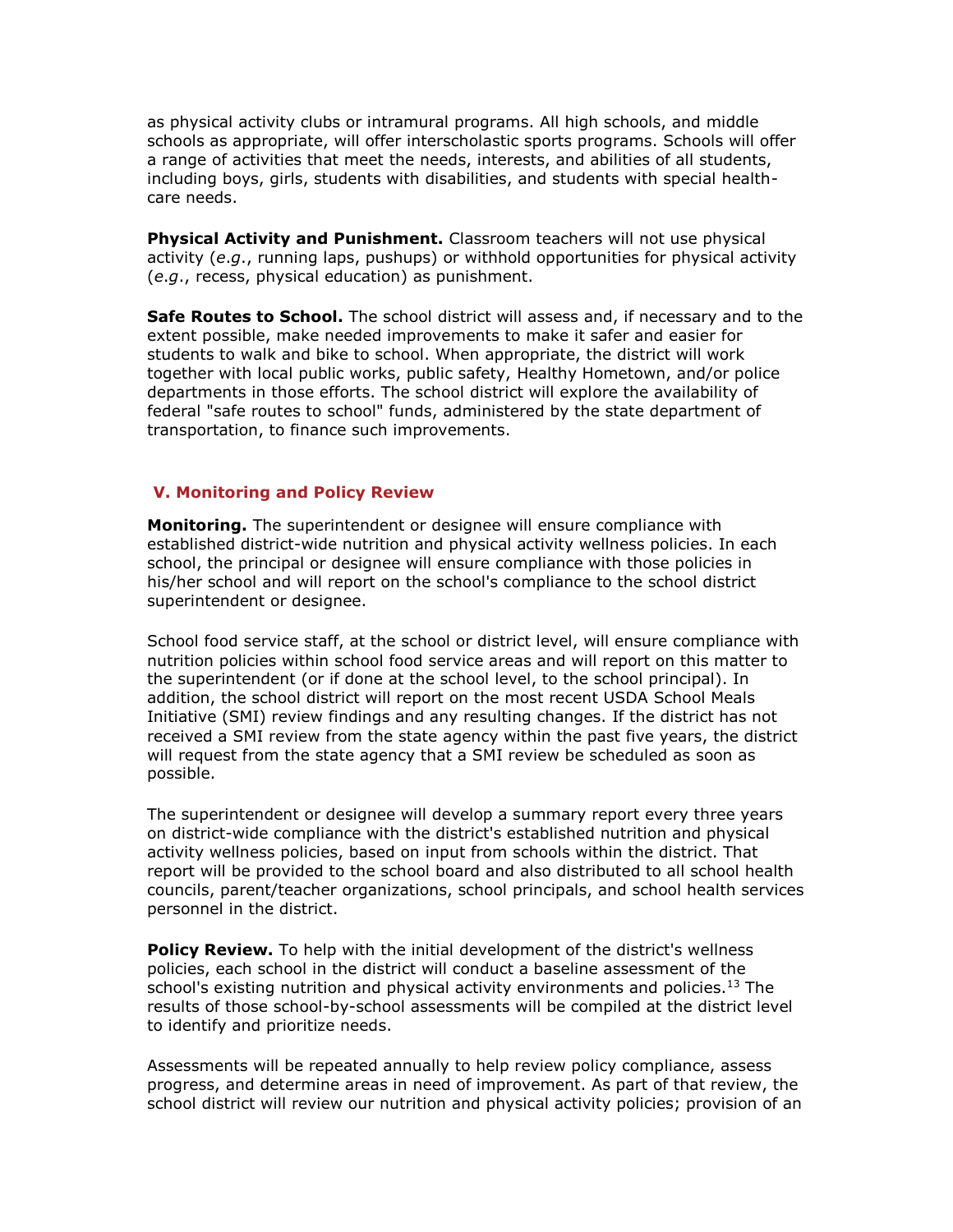environment that supports healthy eating and physical activity; and nutrition and physical education policies and program elements. The district, and individual schools within the district, will, as necessary, revise the wellness policies and develop work plans to facilitate their implementation.

# Future Goals

**\* To increase the percentage of students who engage in 60 minutes of daily physical activity by at least 10% annually;**

**\* To increase the percentage of students who achieve age appropriate cardiovascular fitness levels by at least 10% annually;**

**\* To increase the number of students who consume fruit two or more times per day and vegetables three or more times per day by at least 15%.** 

**\*To increase the number of students who participate in the School Breakfast Program.**

**\* To facilitate development of lifetime healthy eating and active living habits among Clinton County students and staff.** 

**The above mentioned goals will be measured and evaluated by:**

- **\* Youth Risk Behavior Survey (YRBS)**
- **\* Revised Presidents Council Fitness Shuttle Runs**
- **\* Elementary Fruit and Vegetable Consumption Survey**

**\*Edit Check Report on Point of Sales**

#### **Footnotes**

 $2$  To the extent possible, schools will offer at least two non-fried vegetable and two fruit options each day and will offer five different fruits and five different vegetables over the course of a week. Schools are encouraged to source fresh fruits and vegetables from local farmers when practicable.

<sup>3</sup> As recommended by the *Dietary Guidelines for Americans 2005*.

<sup>4</sup> A whole grain is one labeled as a "whole" grain product or with a whole grain listed as the primary grain ingredient in the ingredient statement. Examples include "whole" wheat flour, cracked wheat, brown rice, and oatmeal.

<sup>5</sup> It is against the law to make others in the cafeteria aware of the eligibility status of children for free, reduced-price, or "paid" meals.

 $6$  School nutrition staff development programs are available through the USDA, School Nutrition Association, and National Food Service Management Institute.